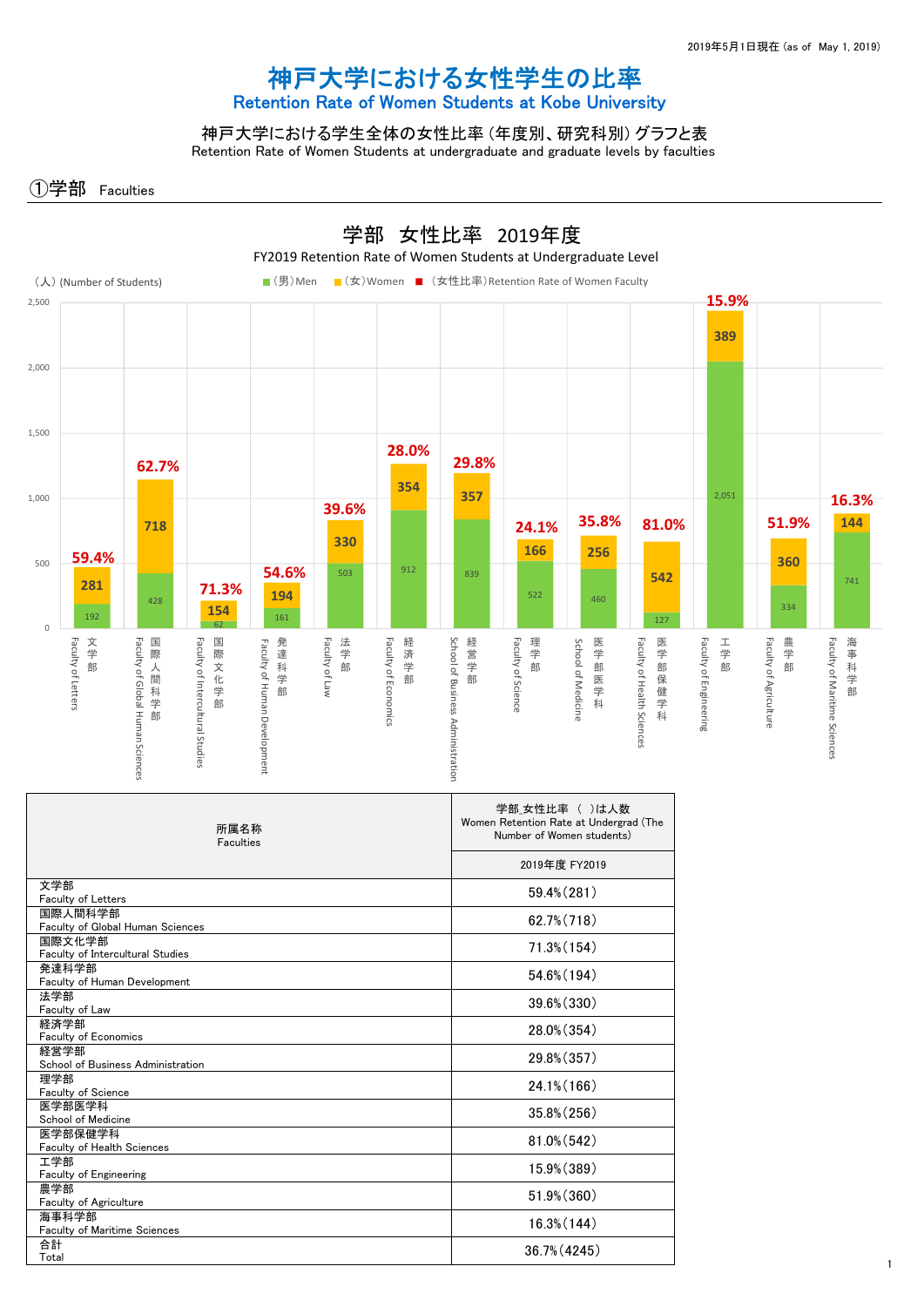

| 所属名称<br>Graduate Schools                                        | 大子阮(M)_女性��举 ( 川よ人致<br>Women Retention Rate at Graduate Schools<br>(M) (The Number of Women students) |
|-----------------------------------------------------------------|-------------------------------------------------------------------------------------------------------|
|                                                                 | 2019年度 FY2019                                                                                         |
| 人文学研究科                                                          | $59.0\%$ (59)                                                                                         |
| Graduate School of Humanities                                   |                                                                                                       |
| 国際文化学研究科<br>Graduate School of Intercultural Studies            | $62.7\%$ $(74)$                                                                                       |
| 人間発達環境学研究科                                                      |                                                                                                       |
| Graduate School of Human Development and Environment            | 54.0% (109)                                                                                           |
| 法学研究科<br>Graduate School of Law                                 | $32.5\%$ $(25)$                                                                                       |
| 経済学研究科                                                          | 48.4% (78)                                                                                            |
| Graduate School of Economics                                    |                                                                                                       |
| 経営学研究科<br>Graduate School of Business Administration            | $67.7\%$ $(67)$                                                                                       |
| 理学研究科                                                           |                                                                                                       |
| Graduate School of Science                                      | $26.0\%$ (68)                                                                                         |
| 医学研究科                                                           | $61.9\%$ $(26)$                                                                                       |
| Graduate School of Medicine                                     |                                                                                                       |
| 保健学研究科                                                          | 58.0% (87)                                                                                            |
| Graduate School of Health Sciences                              |                                                                                                       |
| 工学研究科<br>Graduate School of Engineering                         | $15.2\%$ (104)                                                                                        |
| システム情報学研究科                                                      |                                                                                                       |
| Graduate School of System Informatics                           | $12.3\%$ $(21)$                                                                                       |
| 農学研究科                                                           | 47.2% (119)                                                                                           |
| Graduate School of Agricultural Science                         |                                                                                                       |
| 海事科学研究科                                                         | $8.8\%$ (14)                                                                                          |
| Graduate School of Maritime Sciences                            |                                                                                                       |
| 国際協力研究科<br>Graduate School of International Cooperation Studies | $56.1\%$ $(83)$                                                                                       |
| 科学技術イノベーション研究科                                                  |                                                                                                       |
| Graduate School of Science, Technology and Innovation           | $19.5\%$ $(17)$                                                                                       |
| 合計                                                              |                                                                                                       |
| Total                                                           | $35.1\%$ (951)                                                                                        |

## ②大学院(M) Graduate Schools (Master's Degree)